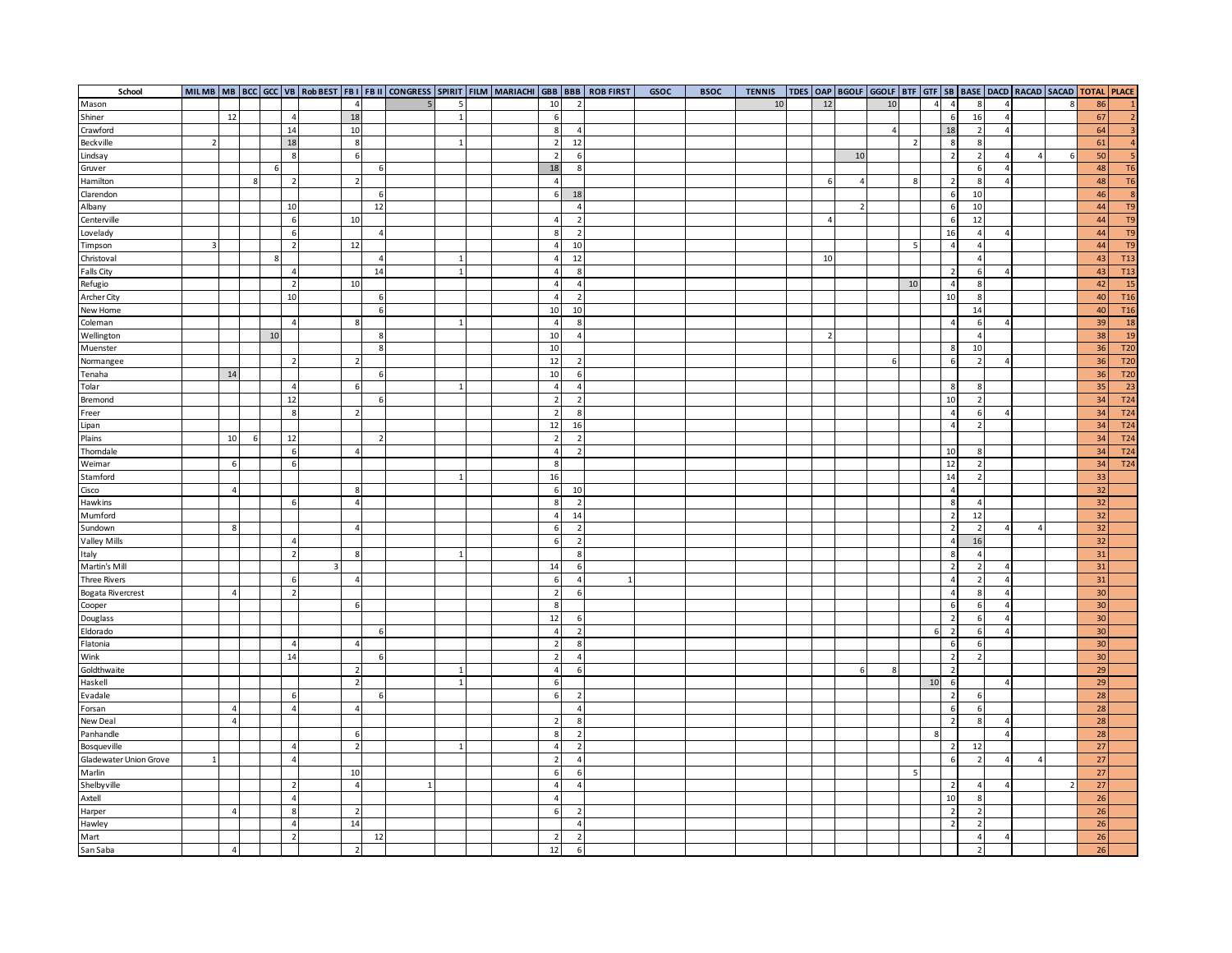| School                  |                |                |                |                |                          |                          |                |  |                          |                          | MILMB   MB   BCC   GCC   VB   Rob BEST   FB I   FB II   CONGRESS   SPIRIT   FILM   MARIACHI   GBB   BBB   ROB FIRST | GSOC | <b>BSOC</b>    | <b>TENNIS</b> |                |   | TDES   OAP   BGOLF   GGOLF   BTF   GTF   SB   BASE   DACD   RACAD   SACAD   TOTAL   PLACE |  |                |                          |                |              |    |                 |  |
|-------------------------|----------------|----------------|----------------|----------------|--------------------------|--------------------------|----------------|--|--------------------------|--------------------------|---------------------------------------------------------------------------------------------------------------------|------|----------------|---------------|----------------|---|-------------------------------------------------------------------------------------------|--|----------------|--------------------------|----------------|--------------|----|-----------------|--|
| Pineland West Sabine    |                |                |                |                |                          | $\overline{a}$           | $\mathbf{1}$   |  | $\overline{2}$           | $\overline{z}$           |                                                                                                                     |      |                |               |                |   |                                                                                           |  | 8              | $\overline{4}$           | $\overline{4}$ |              |    | 25              |  |
| Ganado                  | $\overline{4}$ |                |                |                | 6                        |                          |                |  |                          | $\overline{2}$           |                                                                                                                     |      |                |               |                |   |                                                                                           |  | 10             | $\overline{2}$           |                |              |    | 24              |  |
| Johnson City LBJ        |                |                |                | 10             | $\overline{2}$           |                          |                |  |                          |                          |                                                                                                                     |      |                |               |                |   |                                                                                           |  | $\overline{4}$ | 8                        |                |              |    | 24              |  |
| Schulenburg             |                |                |                | 12             | 6                        |                          |                |  | $\overline{2}$           | 4                        |                                                                                                                     |      |                |               |                |   |                                                                                           |  |                |                          |                |              |    | 24              |  |
| Stratford               |                |                |                |                |                          | 18                       |                |  | $\overline{2}$           | $\overline{4}$           |                                                                                                                     |      |                |               |                |   |                                                                                           |  |                |                          |                |              |    | 24              |  |
| Thrall                  |                |                |                | 16             |                          |                          |                |  |                          |                          |                                                                                                                     |      |                |               |                |   |                                                                                           |  | $\overline{2}$ | $\overline{2}$           | $\overline{4}$ |              |    | 24              |  |
| Vega                    |                |                |                |                |                          | $\overline{2}$           |                |  | $\overline{2}$           | $\overline{4}$           |                                                                                                                     |      |                |               |                | 8 |                                                                                           |  |                |                          | $\overline{4}$ |              | 4  | 24              |  |
| Windthorst              |                |                |                | $\overline{4}$ |                          | 6                        |                |  | $\overline{2}$           | $\overline{2}$           |                                                                                                                     |      |                |               |                |   |                                                                                           |  | $\overline{4}$ | 6                        |                |              |    | 24              |  |
| Jewett Leon             |                |                |                | 8              | $\overline{2}$           |                          |                |  | $\overline{2}$           |                          |                                                                                                                     |      |                |               |                |   |                                                                                           |  | $\overline{4}$ |                          |                |              |    | 23              |  |
| Ropesville Ropes        |                |                |                | $\overline{2}$ |                          | 2                        | $\mathbf{1}$   |  | 8                        | $\overline{4}$           |                                                                                                                     |      |                |               |                |   |                                                                                           |  |                | $\overline{2}$           | $\overline{4}$ |              |    | 23              |  |
| Trenton                 |                |                |                |                | $\overline{2}$           |                          |                |  |                          |                          |                                                                                                                     |      |                |               |                |   |                                                                                           |  | 8              | $\overline{2}$           | $\overline{a}$ |              |    | 23              |  |
| Frankston               |                |                |                | $\overline{2}$ | $\overline{2}$           |                          |                |  | $\overline{2}$           | 8                        |                                                                                                                     |      |                |               |                |   |                                                                                           |  | $\overline{2}$ | 6                        |                |              |    | $\overline{22}$ |  |
| Hearne                  |                |                |                |                | $\overline{4}$           |                          |                |  | 10                       | 6                        |                                                                                                                     |      | $\overline{2}$ |               |                |   |                                                                                           |  |                |                          |                |              |    | $\overline{22}$ |  |
| LaRue LaPoynor          |                |                |                |                |                          |                          |                |  | 8                        | 14                       |                                                                                                                     |      |                |               |                |   |                                                                                           |  |                |                          |                |              |    | $\overline{22}$ |  |
| Miles                   |                |                |                | 10             |                          | $\overline{\phantom{a}}$ |                |  | $\overline{2}$           |                          |                                                                                                                     |      |                |               |                |   |                                                                                           |  | 6              | $\overline{2}$           |                |              |    | $\overline{22}$ |  |
| Sabine Pass             |                |                |                |                |                          |                          |                |  |                          | $\overline{2}$           |                                                                                                                     |      |                |               |                |   |                                                                                           |  | $\overline{2}$ |                          | $\overline{a}$ | $\mathbf{A}$ | 10 | $\overline{22}$ |  |
| Alvord                  |                |                |                | 6              | $\overline{4}$           |                          |                |  | 8                        |                          |                                                                                                                     |      |                |               |                |   |                                                                                           |  |                | $\overline{2}$           |                |              |    | $\overline{20}$ |  |
| Burton                  |                |                |                | 6              |                          | 8                        |                |  |                          |                          |                                                                                                                     |      |                |               |                |   |                                                                                           |  | $\overline{2}$ | $\overline{a}$           |                |              |    | 20              |  |
| Colorado City Colorado  |                |                |                | $\overline{4}$ |                          |                          |                |  | $\overline{2}$           |                          |                                                                                                                     |      |                |               |                |   |                                                                                           |  | 8              | $\overline{a}$           |                |              |    | $\overline{20}$ |  |
| Garrison                |                |                |                |                | $\overline{2}$           |                          |                |  |                          | 4                        |                                                                                                                     |      |                |               |                |   |                                                                                           |  |                | 14                       |                |              |    | 20              |  |
| Hico                    |                |                |                | $\overline{2}$ |                          | $\overline{2}$           |                |  |                          |                          |                                                                                                                     |      |                |               | $\overline{2}$ |   |                                                                                           |  | 10             |                          | $\overline{a}$ |              |    | 20              |  |
| Holland                 |                |                |                | $\overline{4}$ | 8                        |                          |                |  | $\overline{z}$           | $\overline{2}$           |                                                                                                                     |      |                |               |                |   |                                                                                           |  |                | $\overline{4}$           |                |              |    | 20              |  |
| Quinlan Boles           |                |                |                | 10             |                          | $\overline{2}$           |                |  | 6                        | $\overline{z}$           |                                                                                                                     |      |                |               |                |   |                                                                                           |  |                |                          |                |              |    | 20              |  |
| Sanford-Fritch          |                |                |                | 8              | $\overline{2}$           |                          |                |  |                          | $\overline{2}$           |                                                                                                                     |      |                |               |                |   |                                                                                           |  | 6              | $\overline{2}$           |                |              |    | 20              |  |
| Seymour                 |                |                |                |                |                          | $\overline{4}$           |                |  | $\overline{z}$           | 6                        |                                                                                                                     |      |                |               |                |   |                                                                                           |  | 6              | $\overline{2}$           |                |              |    | 20              |  |
| Iola                    |                |                |                | 12             |                          |                          |                |  | $\overline{4}$           |                          |                                                                                                                     |      |                |               |                |   |                                                                                           |  |                | $\overline{2}$           |                |              |    | 19              |  |
| Anson                   |                |                |                |                | $\overline{2}$           |                          |                |  | $\overline{a}$           |                          |                                                                                                                     |      |                |               |                |   |                                                                                           |  |                | 10                       |                |              |    | 18              |  |
| Collinsville            |                |                |                | 6              |                          |                          |                |  |                          |                          |                                                                                                                     |      |                |               |                |   |                                                                                           |  | $\overline{2}$ | 10                       |                |              |    | 18              |  |
| Deweyville              |                |                |                | $\overline{4}$ |                          | $\overline{2}$           |                |  | $\overline{2}$           |                          |                                                                                                                     |      |                |               |                |   |                                                                                           |  | 6              | $\overline{2}$           |                |              |    | 18              |  |
| Olton                   |                |                |                | $\overline{2}$ | $\overline{2}$           |                          |                |  | $\overline{4}$           | 10                       |                                                                                                                     |      |                |               |                |   |                                                                                           |  |                |                          |                |              |    | 18              |  |
| Poolville               |                | 10             |                | $\overline{2}$ |                          |                          |                |  | $\overline{\phantom{a}}$ |                          |                                                                                                                     |      |                |               |                |   |                                                                                           |  |                | $\overline{z}$           |                |              |    | 18              |  |
| Quanah                  |                | $\overline{a}$ |                | 8              |                          | $\overline{2}$           |                |  | $\overline{2}$           |                          |                                                                                                                     |      |                |               |                |   |                                                                                           |  | $\overline{2}$ |                          |                |              |    | 18              |  |
| Sabinal                 |                |                |                | 6              |                          | $\overline{2}$           |                |  | $\overline{2}$           |                          |                                                                                                                     |      |                |               |                |   |                                                                                           |  | $\overline{2}$ |                          |                |              |    | 18              |  |
| Santo                   | 4              |                |                |                |                          | 8                        |                |  |                          |                          |                                                                                                                     |      |                |               |                |   |                                                                                           |  | $\overline{2}$ | $\overline{4}$           |                |              |    | 18              |  |
| Tom Bean                |                |                |                | 10             |                          |                          |                |  | $\overline{2}$           |                          |                                                                                                                     |      |                |               |                |   |                                                                                           |  | $\overline{4}$ |                          |                |              |    | 18              |  |
| Como-Pickton            |                |                |                |                |                          |                          | $\mathbf{1}$   |  | $\overline{2}$           | -2                       |                                                                                                                     |      |                |               |                |   |                                                                                           |  | 10             | $\overline{2}$           |                |              |    | 17              |  |
| Celeste                 |                |                |                |                | $\overline{4}$           |                          |                |  |                          | 12                       |                                                                                                                     |      |                |               |                |   |                                                                                           |  |                |                          |                |              |    | 16              |  |
| Charlotte               | $\overline{4}$ |                |                | $\overline{2}$ |                          |                          |                |  | $\overline{2}$           |                          |                                                                                                                     |      |                |               |                |   |                                                                                           |  | 6              | $\overline{2}$           |                |              |    | $16\,$          |  |
| Dallardsville Big Sandy |                |                |                | $\overline{2}$ |                          |                          |                |  | 8                        |                          |                                                                                                                     |      |                |               |                |   |                                                                                           |  | $\overline{2}$ | $\overline{4}$           |                |              |    | $16\,$          |  |
| De Leon                 |                |                | $\overline{2}$ | 8              |                          |                          |                |  | $\overline{2}$           |                          |                                                                                                                     |      |                |               |                |   |                                                                                           |  | $\overline{2}$ |                          |                |              |    | $16\,$          |  |
| Farwell                 |                |                | $\overline{4}$ |                | $\overline{2}$           |                          |                |  | 6                        | $\mathbf{A}$             |                                                                                                                     |      |                |               |                |   |                                                                                           |  |                |                          |                |              |    | $16$            |  |
| Floydada                |                |                |                |                | -2                       |                          |                |  | $\overline{2}$           | -2                       |                                                                                                                     |      |                |               |                |   |                                                                                           |  | 10             |                          |                |              |    | $16\,$          |  |
| Kenedy                  |                |                |                |                | $\overline{4}$           |                          |                |  |                          | $\overline{2}$           |                                                                                                                     |      |                |               |                |   |                                                                                           |  | $\overline{2}$ |                          |                |              |    | $16\,$          |  |
| Kerens                  |                |                |                | $\overline{2}$ |                          |                          |                |  |                          |                          |                                                                                                                     |      |                |               |                |   |                                                                                           |  | 10             | $\overline{4}$           |                |              |    | $16\,$          |  |
| Maud                    |                |                |                |                |                          | $\overline{4}$           |                |  |                          |                          |                                                                                                                     |      |                |               |                |   |                                                                                           |  | $\overline{2}$ | 8                        |                |              |    | $16$            |  |
| Port Aransas            |                | $\overline{2}$ |                |                |                          |                          |                |  | $\overline{4}$           |                          |                                                                                                                     |      |                |               |                |   |                                                                                           |  |                | $\overline{4}$           |                |              |    | $16\,$          |  |
| Post                    |                |                |                | $\overline{4}$ | $\overline{4}$           |                          |                |  | $\overline{z}$           |                          |                                                                                                                     |      |                |               |                |   |                                                                                           |  | $\overline{2}$ | $\overline{\phantom{a}}$ |                |              |    | 16              |  |
| Premont                 |                |                |                | 6              | $\overline{\phantom{a}}$ |                          |                |  | $\overline{4}$           |                          |                                                                                                                     |      |                |               |                |   |                                                                                           |  |                | $\overline{2}$           |                |              |    | $16\,$          |  |
| Rio Vista               |                |                |                | $\overline{4}$ |                          |                          |                |  |                          | $\overline{z}$           |                                                                                                                     |      |                |               |                |   |                                                                                           |  | $\overline{4}$ | 6                        |                |              |    | 16              |  |
| Yorktown                |                |                |                | $\overline{4}$ |                          | $\Delta$                 |                |  | 6                        |                          |                                                                                                                     |      |                |               |                |   |                                                                                           |  | $\overline{2}$ |                          |                |              |    | 16              |  |
| Wolfe City              |                |                |                | $\overline{4}$ | $\overline{2}$           |                          | $\overline{1}$ |  | $\overline{2}$           | $\overline{2}$           |                                                                                                                     |      |                |               |                |   |                                                                                           |  | $\overline{2}$ |                          |                |              |    | 15              |  |
| Cayuga                  |                |                |                | 8              | $\overline{2}$           |                          |                |  |                          | $\overline{z}$           |                                                                                                                     |      |                |               |                |   |                                                                                           |  |                | $\overline{z}$           |                |              |    | $14$            |  |
| Cumby                   |                |                |                | $\,$ 6         |                          |                          |                |  | $\overline{a}$           |                          |                                                                                                                     |      |                |               |                |   |                                                                                           |  | $\overline{2}$ | $\overline{z}$           |                |              |    | $14$            |  |
| Granger                 |                |                |                | $\overline{2}$ |                          | 8                        |                |  |                          |                          |                                                                                                                     |      |                |               |                |   |                                                                                           |  | $\overline{4}$ |                          |                |              |    | $14$            |  |
| Groveton                |                |                |                | $\overline{2}$ |                          |                          |                |  |                          |                          |                                                                                                                     |      |                |               |                |   |                                                                                           |  | 10             |                          |                |              |    | 14              |  |
| Ivanhoe Rayburn         |                |                |                |                |                          |                          |                |  | 6                        |                          |                                                                                                                     |      |                |               |                |   |                                                                                           |  | $\overline{4}$ | $\overline{4}$           |                |              |    | 14              |  |
| La Villa                |                |                |                | $\overline{2}$ | 6                        |                          |                |  |                          | $\overline{\phantom{a}}$ |                                                                                                                     |      |                |               |                |   |                                                                                           |  | $\overline{2}$ | $\overline{2}$           |                |              |    | $14$            |  |
| Lockney                 |                |                |                |                |                          | $\overline{2}$           |                |  | $\overline{a}$           | $\overline{2}$           |                                                                                                                     |      |                |               |                |   |                                                                                           |  |                | 6                        |                |              |    | 14              |  |
| McCamey                 |                |                |                | $\overline{4}$ |                          | $6 \overline{6}$         |                |  |                          |                          |                                                                                                                     |      |                |               |                |   |                                                                                           |  | $\overline{4}$ |                          |                |              |    | 14              |  |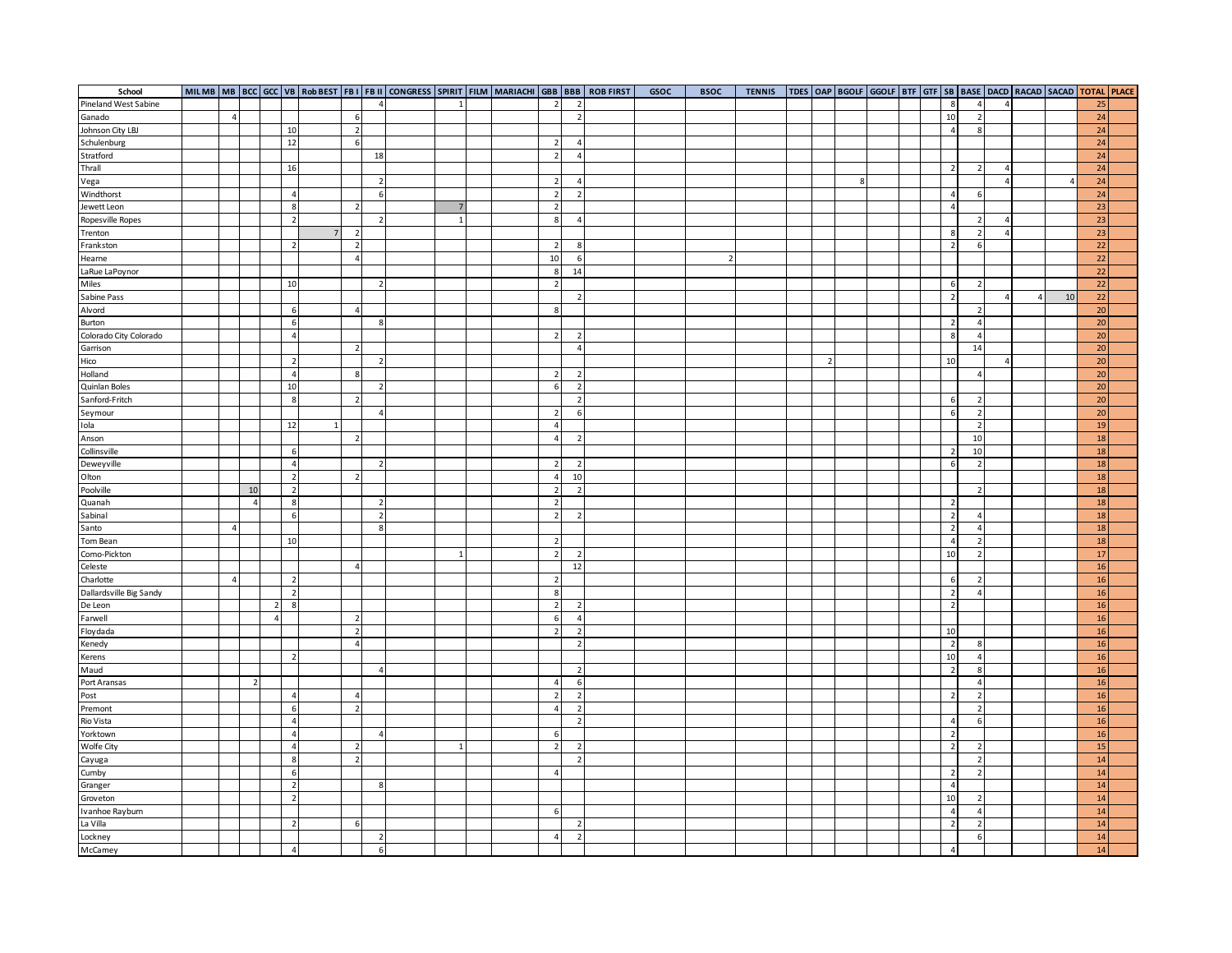| School                     |                |  |                |                |                          |                 |  |                |                | MILMB   MB   BCC   GCC   VB   Rob BEST   FB I   FB II   CONGRESS   SPIRIT   FILM   MARIACHI   GBB   BBB   ROB FIRST | GSOC | <b>BSOC</b> | <b>TENNIS</b> |                | TDES OAP   BGOLF   GGOLF   BTF   GTF   SB   BASE   DACD   RACAD   SACAD   TOTAL   PLACE |                |                |                                  |                |  |                  |  |
|----------------------------|----------------|--|----------------|----------------|--------------------------|-----------------|--|----------------|----------------|---------------------------------------------------------------------------------------------------------------------|------|-------------|---------------|----------------|-----------------------------------------------------------------------------------------|----------------|----------------|----------------------------------|----------------|--|------------------|--|
| McLeod                     |                |  |                |                |                          |                 |  | 6              |                |                                                                                                                     |      |             |               |                |                                                                                         |                | $\overline{4}$ | $\overline{4}$                   |                |  | 14               |  |
| Milano                     |                |  |                |                |                          |                 |  | $\overline{2}$ | 12             |                                                                                                                     |      |             |               |                |                                                                                         |                |                |                                  |                |  | 14               |  |
| Ozona                      |                |  |                | $\overline{2}$ |                          |                 |  | $\overline{4}$ |                |                                                                                                                     |      |             |               |                |                                                                                         |                | 6              | $\overline{2}$                   |                |  | 14               |  |
| Petrolia                   |                |  | $\overline{2}$ |                | $\overline{2}$           |                 |  |                | $\overline{2}$ |                                                                                                                     |      |             |               |                |                                                                                         |                | $\overline{4}$ | $\overline{4}$                   |                |  | 14               |  |
| S&S North Hopkins          |                |  | $\overline{2}$ |                |                          |                 |  |                | 10             |                                                                                                                     |      |             |               |                |                                                                                         |                |                | $\overline{2}$                   |                |  | 14               |  |
| Sunray                     |                |  |                |                | $\overline{2}$           |                 |  | $\overline{2}$ | $\overline{2}$ |                                                                                                                     |      |             |               |                |                                                                                         |                | $\overline{4}$ | $\overline{4}$                   |                |  | 14               |  |
| Wortham                    |                |  | $\overline{4}$ |                | 6                        |                 |  |                |                |                                                                                                                     |      |             |               |                |                                                                                         |                | $\overline{2}$ | $\overline{2}$                   |                |  | 14               |  |
| Alba-Golden                |                |  | $\overline{4}$ | $\overline{2}$ |                          |                 |  |                |                |                                                                                                                     |      |             |               |                |                                                                                         |                | $\overline{2}$ | $\overline{4}$                   |                |  | 12               |  |
| Alto                       |                |  |                | $\overline{2}$ |                          |                 |  |                |                |                                                                                                                     |      |             |               |                |                                                                                         |                | $\overline{2}$ | 8                                |                |  | 12               |  |
| <b>Big Sandy</b>           |                |  |                |                |                          |                 |  |                | 8              |                                                                                                                     |      |             |               |                |                                                                                         |                | $\overline{2}$ | $\overline{2}$                   |                |  | 12               |  |
| Clarksville                | $\overline{a}$ |  |                |                | $\overline{2}$           |                 |  | $\overline{2}$ | $\overline{a}$ |                                                                                                                     |      |             |               |                |                                                                                         |                |                |                                  |                |  | 12               |  |
| Detroit                    |                |  | 8              |                |                          |                 |  | $\overline{2}$ |                |                                                                                                                     |      |             |               |                |                                                                                         |                | $\overline{2}$ |                                  |                |  | 12               |  |
| Era                        |                |  |                |                | $\overline{2}$           |                 |  | $\overline{4}$ |                |                                                                                                                     |      |             |               |                |                                                                                         |                | $\overline{2}$ | $\overline{4}$                   |                |  | 12               |  |
|                            |                |  | 6              |                |                          |                 |  | $\overline{2}$ |                |                                                                                                                     |      |             |               |                |                                                                                         |                | $\overline{2}$ | $\overline{2}$                   |                |  | 12               |  |
| Frost<br>Hamlin            |                |  |                |                |                          |                 |  |                |                |                                                                                                                     |      |             |               |                |                                                                                         |                | 10             | $\overline{2}$                   |                |  | 12               |  |
|                            |                |  |                |                |                          |                 |  |                |                |                                                                                                                     |      |             |               |                |                                                                                         |                |                |                                  |                |  | 12               |  |
| Ralls                      |                |  |                |                | $\overline{2}$           |                 |  |                |                |                                                                                                                     |      |             |               |                |                                                                                         |                | 6<br>6         | $\overline{4}$<br>$\overline{2}$ |                |  | 12               |  |
| Riveria Kaufer             |                |  | $\overline{2}$ |                |                          |                 |  | $\overline{2}$ |                |                                                                                                                     |      |             |               |                |                                                                                         |                |                |                                  |                |  |                  |  |
| Roscoe Collegiate          |                |  |                |                | 6                        |                 |  | 6              |                |                                                                                                                     |      |             |               |                |                                                                                         |                |                |                                  |                |  | 12               |  |
| Seagraves                  |                |  |                |                | $\overline{4}$           |                 |  |                | 8              |                                                                                                                     |      |             |               |                |                                                                                         |                |                |                                  |                |  | 12               |  |
| Somerville                 |                |  | $\overline{2}$ |                | $\overline{2}$           |                 |  | $\overline{2}$ | $\overline{4}$ |                                                                                                                     |      |             |               |                |                                                                                         |                |                | $\overline{2}$                   |                |  | $12\,$           |  |
| <b>Stinnett West Texas</b> |                |  | 6              |                |                          |                 |  | $\overline{2}$ |                |                                                                                                                     |      |             |               |                |                                                                                         |                | $\overline{2}$ | $\overline{2}$                   |                |  | 12               |  |
| Joaquin                    |                |  |                | $\overline{2}$ |                          | $\overline{3}$  |  |                |                |                                                                                                                     |      |             |               |                |                                                                                         |                | $\overline{2}$ | $\overline{4}$                   |                |  | $11\,$           |  |
| Bowie                      |                |  |                |                |                          |                 |  |                |                |                                                                                                                     |      |             |               |                |                                                                                         |                | $\overline{2}$ | 8                                |                |  | 10               |  |
| Dawson                     |                |  | $\overline{2}$ | $\overline{2}$ |                          |                 |  |                | $\overline{2}$ |                                                                                                                     |      |             |               |                |                                                                                         |                | $\overline{2}$ | $\overline{2}$                   |                |  | 10               |  |
| Fort Hancock               |                |  | 6              |                |                          |                 |  |                | $\overline{2}$ |                                                                                                                     |      |             |               |                |                                                                                         |                | $\overline{2}$ |                                  |                |  | 10               |  |
| Gary                       |                |  | $\overline{2}$ |                |                          |                 |  |                |                |                                                                                                                     |      |             |               | 8              |                                                                                         |                |                |                                  |                |  | 10               |  |
| Grapeland                  |                |  |                |                |                          |                 |  |                | 8              |                                                                                                                     |      |             |               |                |                                                                                         |                |                | $\overline{2}$                   |                |  | 10               |  |
| Honey Grove                | $\overline{a}$ |  |                |                |                          |                 |  |                | $\overline{2}$ |                                                                                                                     |      |             |               |                |                                                                                         |                | $\overline{2}$ | $\overline{2}$                   |                |  | 10               |  |
| Itasca                     |                |  | $\overline{2}$ |                |                          |                 |  |                | 6              |                                                                                                                     |      |             |               |                |                                                                                         |                |                | $\overline{2}$                   |                |  | 10               |  |
| Latexo                     |                |  | $\overline{2}$ |                |                          |                 |  |                |                |                                                                                                                     |      |             |               |                |                                                                                         |                | 8              |                                  |                |  | 10               |  |
| Memphis                    |                |  | $\overline{2}$ |                |                          |                 |  | $\overline{2}$ |                |                                                                                                                     |      |             |               |                |                                                                                         |                | $\overline{2}$ | $\overline{2}$                   |                |  | 10               |  |
| Olney                      |                |  | $\overline{2}$ |                | $\overline{4}$           |                 |  |                |                |                                                                                                                     |      |             |               |                |                                                                                         |                |                |                                  | $\overline{4}$ |  | 10               |  |
| Santa Maria                |                |  | $\overline{2}$ | $\overline{2}$ |                          |                 |  | $\overline{2}$ | $\overline{a}$ |                                                                                                                     |      |             |               |                |                                                                                         |                |                |                                  |                |  | 10               |  |
| Snook                      |                |  | $\overline{2}$ |                | $\overline{2}$           |                 |  |                | $\overline{4}$ |                                                                                                                     |      |             |               |                |                                                                                         |                | $\overline{2}$ |                                  |                |  | 10               |  |
| Sudan                      |                |  |                |                |                          |                 |  | 8              |                |                                                                                                                     |      |             |               |                |                                                                                         |                |                |                                  |                |  | 10               |  |
| Tioga                      |                |  | 6              | $\overline{2}$ |                          |                 |  |                | $\overline{2}$ |                                                                                                                     |      |             |               |                |                                                                                         |                |                |                                  |                |  | 10               |  |
| West Hardin                |                |  | $\overline{2}$ |                |                          |                 |  | $\overline{2}$ | $\overline{a}$ |                                                                                                                     |      |             |               |                |                                                                                         |                |                | $\overline{2}$                   |                |  | 10               |  |
| Woden                      |                |  |                |                |                          |                 |  | $\overline{4}$ | $\overline{2}$ |                                                                                                                     |      |             |               |                |                                                                                         |                | $\overline{4}$ |                                  |                |  | 10               |  |
| Brackettville Brackett     |                |  | $\overline{2}$ |                |                          | $\overline{1}$  |  | $\overline{2}$ | 2              |                                                                                                                     |      |             |               |                |                                                                                         |                |                | $\overline{2}$                   |                |  | 9                |  |
| Junction                   |                |  | $\overline{4}$ |                |                          | $1\overline{ }$ |  |                |                |                                                                                                                     |      |             |               | $\overline{2}$ |                                                                                         | $\overline{2}$ |                |                                  |                |  | 9                |  |
| Ben Bolt                   | $\overline{a}$ |  |                | $\overline{2}$ |                          |                 |  |                |                |                                                                                                                     |      |             |               |                |                                                                                         |                | $\overline{2}$ |                                  |                |  | 8                |  |
| Brookeland                 |                |  |                |                |                          |                 |  | $\overline{2}$ | 2              |                                                                                                                     |      |             |               |                |                                                                                         |                | $\overline{2}$ | $\overline{2}$                   |                |  | 8                |  |
| Chilton                    |                |  |                |                | $\mathbf{R}$             |                 |  |                |                |                                                                                                                     |      |             |               |                |                                                                                         |                |                |                                  |                |  | $\overline{8}$   |  |
| Colmesneil                 |                |  | $\overline{2}$ |                |                          |                 |  |                |                |                                                                                                                     |      |             |               |                |                                                                                         |                | $\overline{a}$ | $\overline{2}$                   |                |  | $\boldsymbol{8}$ |  |
| Cushing                    |                |  |                |                | $\overline{2}$           |                 |  | $\overline{4}$ |                |                                                                                                                     |      |             |               |                |                                                                                         |                |                | $\overline{2}$                   |                |  | 8                |  |
| Hull-Daisetta              |                |  | $\overline{4}$ |                | $\overline{2}$           |                 |  | $\overline{2}$ |                |                                                                                                                     |      |             |               |                |                                                                                         |                |                |                                  |                |  | 8                |  |
| Linden-Kildare             |                |  | $\overline{2}$ |                |                          |                 |  |                |                |                                                                                                                     |      |             |               |                |                                                                                         |                | 6              |                                  |                |  | $\boldsymbol{8}$ |  |
| Malakoff Cross Roads       |                |  | $\overline{2}$ |                |                          |                 |  | $\overline{2}$ |                |                                                                                                                     |      |             |               |                |                                                                                         |                | $\overline{4}$ |                                  |                |  | $\boldsymbol{8}$ |  |
| Moody                      |                |  | $\overline{4}$ |                |                          |                 |  | $\overline{2}$ |                |                                                                                                                     |      |             |               |                |                                                                                         |                |                | $\overline{2}$                   |                |  | 8                |  |
| Overton                    |                |  | $\overline{4}$ |                |                          |                 |  | $\overline{2}$ |                |                                                                                                                     |      |             |               |                |                                                                                         |                | $\overline{2}$ |                                  |                |  | 8                |  |
| Price Carlisle             |                |  |                | $\overline{2}$ |                          |                 |  |                | 2              |                                                                                                                     |      |             |               |                |                                                                                         |                |                |                                  |                |  | $\overline{8}$   |  |
| Rosebud-Lott               |                |  |                | $\overline{2}$ |                          |                 |  |                | 6              |                                                                                                                     |      |             |               |                |                                                                                         |                |                |                                  |                |  | 8                |  |
| San Antonio Lee Academy    |                |  |                |                |                          |                 |  |                | 8              |                                                                                                                     |      |             |               |                |                                                                                         |                |                |                                  |                |  | 8                |  |
| Smyer                      |                |  |                |                |                          |                 |  |                | $\overline{4}$ |                                                                                                                     |      |             |               |                |                                                                                         |                |                | $\overline{2}$                   |                |  | 8                |  |
| Bland                      |                |  |                |                |                          |                 |  |                | $\overline{4}$ |                                                                                                                     |      |             |               |                |                                                                                         |                | $\overline{2}$ |                                  |                |  | $6\overline{6}$  |  |
| Bovina                     |                |  |                |                | $\overline{2}$           |                 |  | $\overline{4}$ |                |                                                                                                                     |      |             |               |                |                                                                                         |                |                |                                  |                |  | 6                |  |
| <b>Hale Center</b>         |                |  |                |                |                          |                 |  | $\overline{4}$ | $\overline{2}$ |                                                                                                                     |      |             |               |                |                                                                                         |                |                |                                  |                |  | 6                |  |
| La Pryor                   |                |  | $\overline{2}$ |                | $\overline{\phantom{a}}$ |                 |  |                |                |                                                                                                                     |      |             |               |                |                                                                                         |                | $\overline{2}$ |                                  |                |  | $6 \overline{6}$ |  |
| Meridian                   |                |  | $\overline{2}$ |                |                          |                 |  | $\overline{2}$ |                |                                                                                                                     |      |             |               |                |                                                                                         |                | $\overline{2}$ |                                  |                |  | 6 <sup>1</sup>   |  |
|                            |                |  |                |                |                          |                 |  |                |                |                                                                                                                     |      |             |               |                |                                                                                         |                |                |                                  |                |  |                  |  |